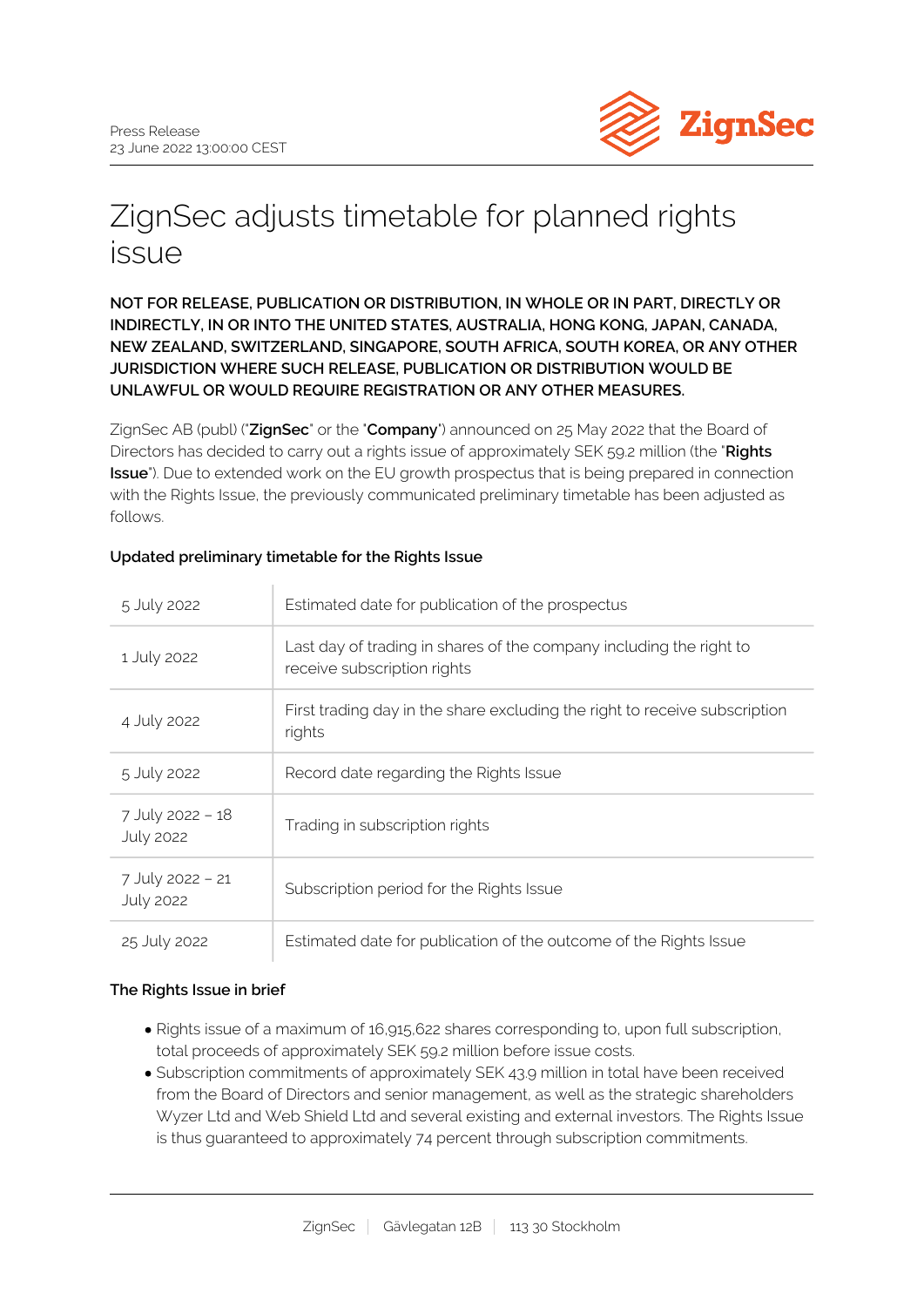

- For each existing share held on the record date, one (1) subscription right is received in the Rights Issue. Holding of two (2) subscription rights entitles to subscribe for one (1) new share.
- Subscription price of SEK 3.50 per share.
- The preliminary record date for the Rights Issue is 5 July 2022 with the last day for trading including the right to receive subscription rights on 1 July 2022 and the first day for trading excluding the right to receive subscription rights on 4 July 2022.
- The subscription period for the Rights Issue is expected to begin on 7 July 2022 and to end on 21 July 2022.
- The Over-allotment Option that the Board of Directors may resolve on consists of up to 5,714,285 new shares and may provide ZignSec with additional proceeds of up to approximately SEK 20 million, conditional upon the Rights Issue being oversubscribed. The reason for deviating from the shareholders' preferential rights is to meet an increased demand. The subscription price in the Over-allotment Option will correspond to the subscription price in the Rights Issue.

For more information, please contact

Alex Noton, CEO Tel: +44 7775 685 [Alex.noton@zignsec.com](mailto:Alex.noton@zignsec.com)

## About ZignSec

ZignSec is a technology group in the fast-growing RegTech industry. The company provides SaaS platform with digital real-time solutions for customer due diligence and ID verification with global reach. The solutions are used by companies that in turn can optimize their processes for "onboarding" both corporate customers and consumers and at the same time ensure compliance with ever-changing local and global regulatory requirements for Know Your Customer (KYC) and Anti Money Laundering (AML).

Nasdaq First North Ticker Symbol: ZIGN

Certified Adviser: Eminova Fondkommission AB, Tel: +46 8 684 211 00

## **IMPORTANT INFORMATION**

IN CERTAIN JURISDICTIONS, THE PUBLICATION, ANNOUNCEMENT OR DISTRIBUTION OF THIS PRESS RELEASE MAY BE SUBJECT TO RESTRICTIONS ACCORDING TO LAW. PERSONS IN SUCH JURISDICTIONS WHERE THIS PRESS RELEASE HAS BEEN PUBLISHED OR DISTRIBUTED SHOULD INFORM THEMSELVES, OBSERVE AND ABIDE BY SUCH RESTRICTIONS. THE RECIPIENT OF THIS PRESS RELEASE IS RESPONSIBLE FOR USING THIS PRESS RELEASE, AND THE INFORMATION HEREIN, IN ACCORDANCE WITH APPLICABLE RULES IN THE RESPECTIVE JURISDICTION. THIS PRESS RELEASE DOES NOT CONSTITUTE AN OFFER TO, OR AN INVITATION TO, ACQUIRE OR SUBSCRIBE ANY SECURITIES IN THE COMPANY IN ANY JURISDICTION, NOT FROM THE COMPANY OR ANY OTHER PERSON.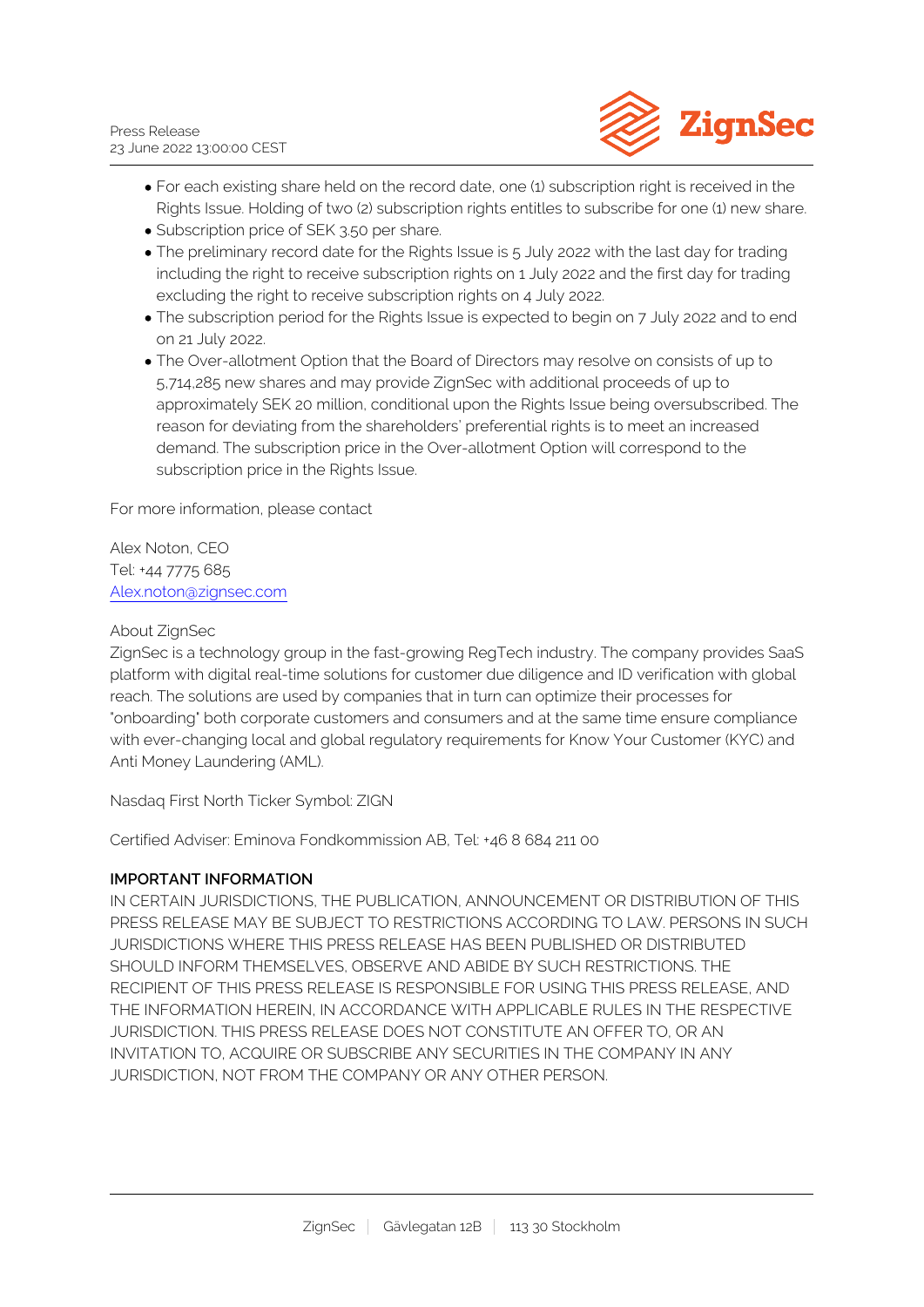

THIS ANNOUNCEMENT IS NOT A PROSPECTUS FOR THE PURPOSES OF REGULATION (EU) 2017 /1129 (THE "PROSPECTUS REGULATION") AND HAS NOT BEEN APPROVED BY ANY REGULATORY AUTHORITY IN ANY JURISDICTION. A PROSPECTUS, CORRESPONDING TO AN EU GROWTH PROSPECTUS, WILL BE PREPARED BY THE COMPANY AND PUBLISHED ON THE COMPANY'S WEBSITE AFTER THE PROSPECTUS HAS BEEN REVIEWED AND APPROVED BY THE SWEDISH FINANCIAL SUPERVISORY AUTHORITY.

THIS PRESS RELEASE DOES NOT CONSTITUTE AN OFFER OR INVITATION CONCERNING THE ACQUISITION OR SUBSCRIPTION OF SECURITIES IN THE UNITED STATES. THE SECURITIES REFERRED TO HEREIN MAY NOT BE SOLD IN THE UNITED STATES WITHOUT REGISTRATION, OR WITHOUT THE APPLICATION OF AN EXEMPTION FROM REGISTRATION, ACCORDING TO THE U.S. SECURITIES ACT FROM 1933 ("SECURITIES ACT"), AND MAY NOT BE OFFERED OR SOLD IN THE UNITED STATES WITHOUT REGISTRATION, COVERED BY AN EXEMPTION FROM, OR IN A TRANSACTION NOT COVERED BY ACCOUNTS. THERE IS NO INTENT TO REGISTER ANY SECURITIES MENTIONED HEREIN IN THE UNITED STATES OR TO SUBMIT A PUBLIC OFFER REGARDING SUCH SECURITIES IN THE UNITED STATES. THE INFORMATION IN THIS PRESS RELEASE MUST NOT BE PUBLISHED, PUBLISHED, COPIED, REPRODUCED OR DISTRIBUTED, DIRECTLY OR INDIRECTLY, IN WHOLE OR IN PART, IN OR TO THE UNITED STATES (INCLUDING ITS TERRITORIES AND PROVINCES, EACH STATE IN THE US AND DISTRICT OF COLUMBIA), AUSTRALIA, SINGAPORE, NEW ZEELAND, JAPAN, SOUTH KOREA, CANADA, HONG KONG OR SOUTH AFRICA OR ANY OTHER JURISDICTION WHERE SUCH PUBLICATION, PUBLICATION OR DISTRIBUTION OF THIS INFORMATION WOULD BE CONTRARY TO THE APPLICABLE RULES OR WHERE SUCH A MEASURE IS SUBJECT TO LEGAL RESTRICTIONS OR WOULD REQUIRE FURTHER REGISTRATION OR OTHER MEASURES THAN WHAT FOLLOWS OF SWEDISH LAW. ACTIONS IN VIOLATION OF THIS INSTRUCTION MAY BREACH APPLICABLE SECURITIES LEGISLATION.

IN THE UNITED KINGDOM, THIS PRESS RELEASE AND ANY OTHER MATERIALS IN RELATION TO THE SECURITIES DESCRIBED HEREIN IS ONLY BEING DISTRIBUTED TO, AND IS ONLY DIRECTED AT, AND ANY INVESTMENT OR INVESTMENT ACTIVITY TO WHICH THIS PRESS RELEASE RELATES IS AVAILABLE ONLY TO, AND WILL BE ENGAGED IN ONLY WITH, "QUALIFIED INVESTORS" WHO ARE (I) PERSONS HAVING PROFESSIONAL EXPERIENCE IN MATTERS RELATING TO INVESTMENTS WHO FALL WITHIN THE DEFINITION OF "INVESTMENT PROFESSIONALS" IN ARTICLE 19(5) OF THE FINANCIAL SERVICES AND MARKETS ACT 2000 (FINANCIAL PROMOTION) ORDER 2005 (THE "ORDER"); (II) HIGH NET WORTH ENTITIES ETC. FALLING WITHIN ARTICLE 49(2)(A) TO (D) OF THE ORDER; OR (III) SUCH OTHER PERSONS TO WHOM SUCH INVESTMENT OR INVESTMENT ACTIVITY MAY LAWFULLY BE MADE AVAILABLE UNDER THE ORDER (ALL SUCH PERSONS TOGETHER BEING REFERRED TO AS "RELEVANT PERSONS"). IN THE UNITED KINGDOM, ANY INVESTMENT OR INVESTMENT ACTIVITY TO WHICH THIS COMMUNICATION RELATES IS AVAILABLE ONLY TO, AND WILL BE ENGAGED IN ONLY WITH, RELEVANT PERSONS. PERSONS WHO ARE NOT RELEVANT PERSONS SHOULD NOT TAKE ANY ACTION ON THE BASIS OF THIS PRESS RELEASE AND SHOULD NOT ACT OR RELY ON IT.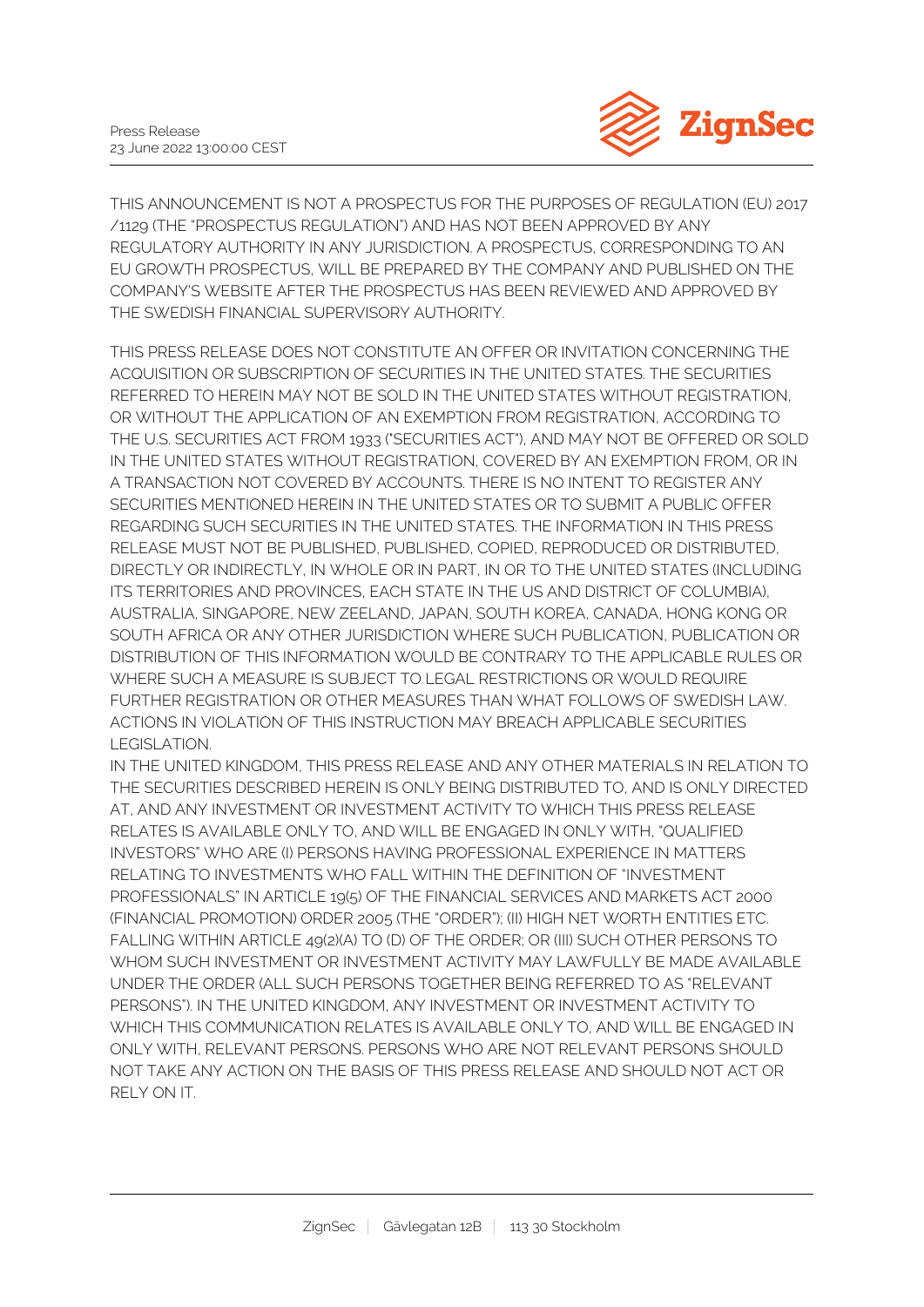

#### **FORWARD-LOOKING STATEMENTS**

TO THE EXTENT THIS PRESS RELEASE CONTAINS FORWARD-LOOKING STATEMENTS, SUCH STATEMENTS DO NOT REPRESENT FACTS AND ARE CHARACTERIZED BY WORDS THAT "WILL", "ARE EXPECTED", "BELIEVES", "ESTIMATES", "INTENDS", "ASSUMES" AND SIMILAIR EXPRESSIONS. SUCH STATEMENTS EXPRESS ZIGNSEC'S INTENTIONS, OPINIONS OR CURRENT EXPECTATIONS OR ASSUMPTIONS. SUCH FUTURE STATEMENTS ARE BASED ON CURRENT PLANS, ESTIMATES AND FORECASTS WHICH ZIGNSEC'S HAS MADE TO THE BEST PERFORMANCE BUT WHICH ZIGNSEC'S DOES NOT SAY IN THE COMING TOMORROW. FUTURE STATEMENTS ARE COMBINED WITH RISKS AND UNCERTAINTIES THAT ARE DIFFICULT TO PREDICT AND IN GENERAL CANNOT BE AFFECTED BY ZIGNSEC'S. IT SHOULD BE KEEPED IN MIND THAT ACTUAL EVENTS OR OUTCOMES MAY DIFFER SIGNIFICANTLY FROM WHAT IS COVERED BY, OR EXPRESSED FOR, IN SUCH FORWARD-LOOKING STATEMENTS.

#### **INFORMATION TO DISTRIBUTORS**

SOLELY FOR THE PURPOSES OF THE PRODUCT GOVERNANCE REQUIREMENTS CONTAINED WITHIN: (A) EU DIRECTIVE 2014/65/EU ON MARKETS IN FINANCIAL INSTRUMENTS, AS AMENDED ("MIFID II"); (B) ARTICLES 9 AND 10 OF COMMISSION DELEGATED DIRECTIVE (EU) 2017 /593 SUPPLEMENTING MIFID II; AND (C) LOCAL IMPLEMENTING MEASURES (TOGETHER, THE "MIFID II PRODUCT GOVERNANCE REQUIREMENTS"), AND DISCLAIMING ALL AND ANY LIABILITY, WHETHER ARISING IN TORT, CONTRACT OR OTHERWISE, WHICH ANY "MANUFACTURER" (FOR THE PURPOSES OF THE MIFID II PRODUCT GOVERNANCE REQUIREMENTS) MAY OTHERWISE HAVE WITH RESPECT THERETO, THE SHARES IN ZIGNSEC HAVE BEEN SUBJECT TO A PRODUCT APPROVAL PROCESS, WHICH HAS DETERMINED THAT SUCH SHARES ARE: (I) COMPATIBLE WITH AN END TARGET MARKET OF RETAIL INVESTORS AND INVESTORS WHO MEET THE CRITERIA OF PROFESSIONAL CLIENTS AND ELIGIBLE COUNTERPARTIES, EACH AS DEFINED IN MIFID II; AND (II) ELIGIBLE FOR DISTRIBUTION THROUGH ALL DISTRIBUTION CHANNELS AS ARE PERMITTED BY MIFID II (THE "TARGET MARKET ASSESSMENT"). NOTWITHSTANDING THE TARGET MARKET ASSESSMENT, DISTRIBUTORS SHOULD NOTE THAT: THE PRICE OF THE SHARES IN ZIGNSEC MAY DECLINE AND INVESTORS COULD LOSE ALL OR PART OF THEIR INVESTMENT; THE SHARES IN ZIGNSEC OFFER NO GUARANTEED INCOME AND NO CAPITAL PROTECTION; AND AN INVESTMENT IN THE SHARES IN ZIGNSEC IS COMPATIBLE ONLY WITH INVESTORS WHO DO NOT NEED A GUARANTEED INCOME OR CAPITAL PROTECTION, WHO (EITHER ALONE OR IN CONJUNCTION WITH AN APPROPRIATE FINANCIAL OR OTHER ADVISER) ARE CAPABLE OF EVALUATING THE MERITS AND RISKS OF SUCH AN INVESTMENT AND WHO HAVE SUFFICIENT RESOURCES TO BE ABLE TO BEAR ANY LOSSES THAT MAY RESULT THEREFROM. THE TARGET MARKET ASSESSMENT IS WITHOUT PREJUDICE TO THE REQUIREMENTS OF ANY CONTRACTUAL, LEGAL OR REGULATORY SELLING RESTRICTIONS IN RELATION TO THE SHARE ISSUE. FURTHERMORE, IT IS NOTED THAT, NOTWITHSTANDING THE TARGET MARKET ASSESSMENT, THE JOINT BOOKRUNNERS WILL ONLY PROCURE INVESTORS WHO MEET THE CRITERIA OF PROFESSIONAL CLIENTS AND ELIGIBLE COUNTERPARTIES.